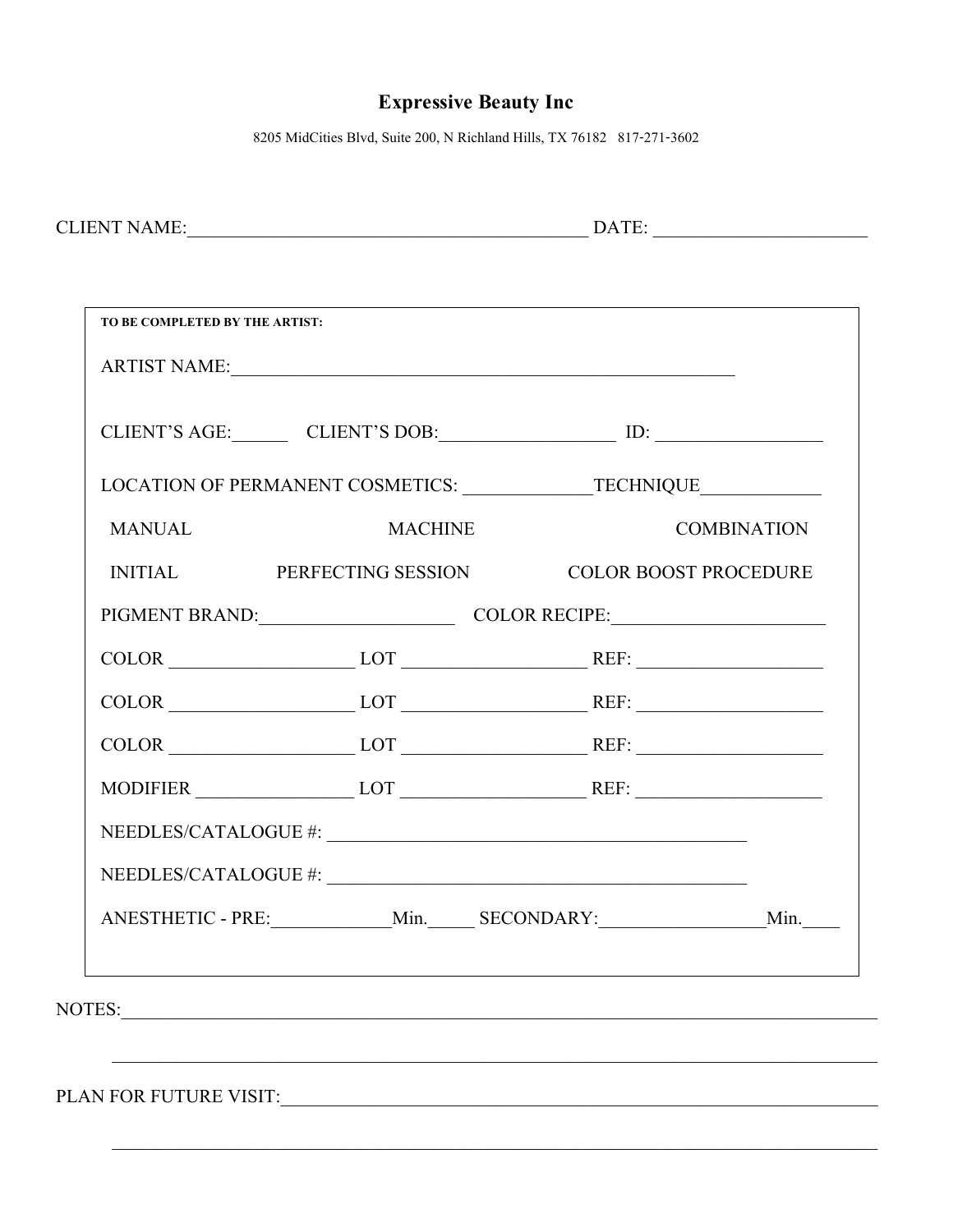# Client Treatment Consent and Release

I acknowledge that beauty treatments, the practice of skin care, and the practice of massage, including, but not limited to, microablation, microdermabrasion, waxing, electrolysis, facial toning, **\_\_**, body treatments, ionization, laser treatments, tattoo removal, vein treatments, brown spot removal, BOTOX, Collagen, Dermal Fillers, PRP Injections, Sclerotherapy, Mesotherapy, Dermaplaning, and various other beauty procedures is not an exact science and no specific guaranties can or have been made concerning the outcome. I understand that some clients experience more change and improvement than others. In virtually all cases, multiple treatments are required in order to realize a difference.

I also understand and agree to assume the following risks and hazards which may occur in connection with any particular treatment including but not limited to: unsatisfactory results, soreness, poor healing, discomfort, redness, blistering, nerve damage, scarring, infection, change in skin pigmentation, allergic reaction, muscle damage, and increased hair growth. I understand that even though precautions may be taken in my treatment, not all risks can be known in advance.

Given the above, I understand that response to treatment varies on an individual basis and that specific results are not guaranteed. Therefore, in consideration for any treatment received, I agree to unconditionally defend, hold harmless and release from any and all liability the company and the individual that provided my treatment, the insured, and any additional insureds, as well as any officers, directors, or employees of the above companies for any condition or result, known or unknown, that may arise as a consequence of any treatment that I receive.

I have fully disclosed on my client intake form any medications, previous complications, or current conditions that may affect my treatment. I understand and agree that any legal action of any kind related to any treatment I receive will be limited to binding arbitration using a single arbitrator agreed to by both parties.

| X                       | Date: |         |
|-------------------------|-------|---------|
| <b>Client Signature</b> |       |         |
|                         | Date: | Printed |
| Name                    |       |         |

# Model Release

In consideration for treatment received, I hereby grant permission to the individual or company that provided my treatment to use any photographic treatment records for the purposes of clinical and statistical studies, advertising, or promotion without any additional compensation to me.

| X                       | Date: |         |
|-------------------------|-------|---------|
| <b>Client Signature</b> |       |         |
|                         | Date: | Printed |
| Name                    |       |         |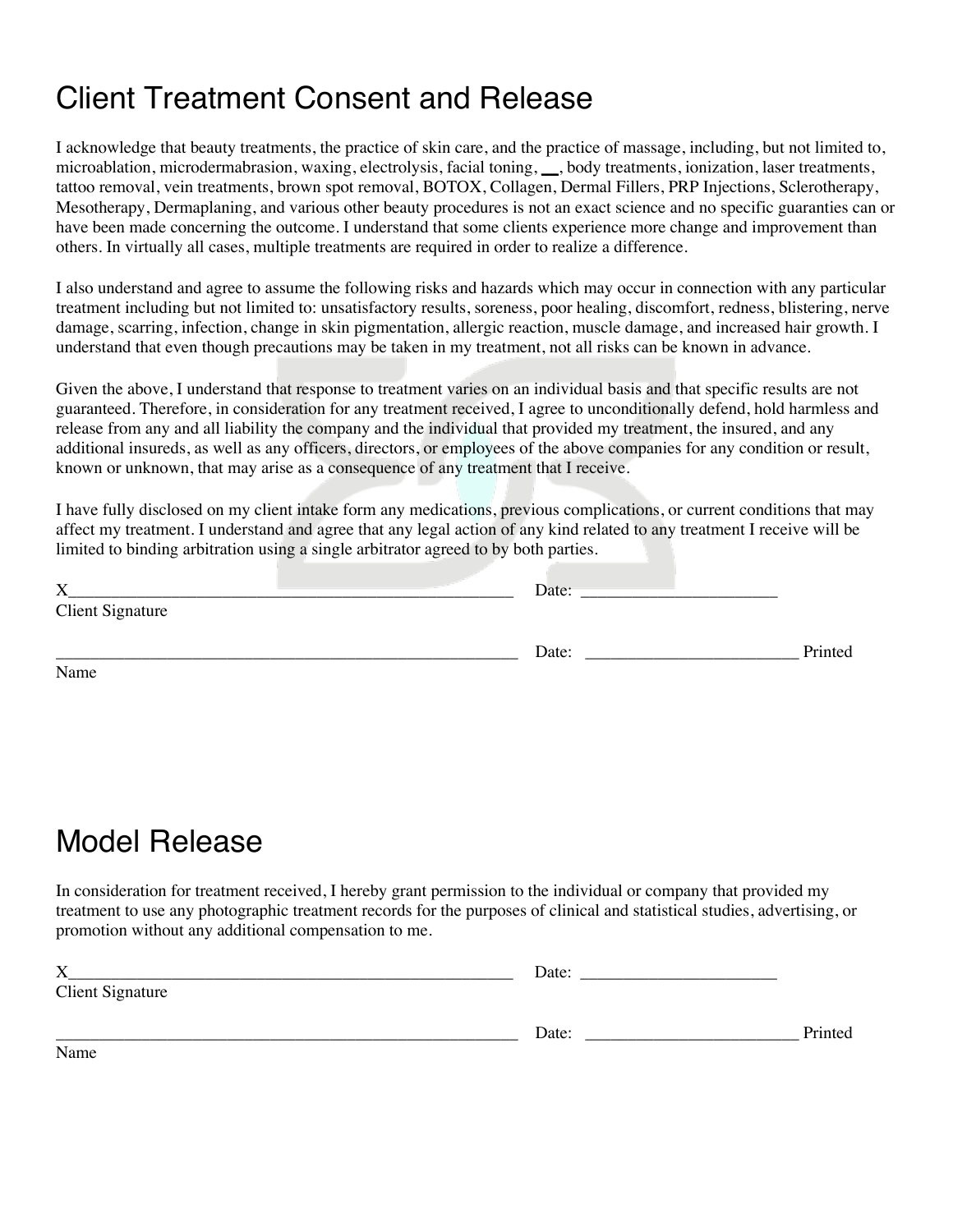## **Client Medical History Form**

|                                                                                                      | If yes to any of the below, please list date and explain |  |
|------------------------------------------------------------------------------------------------------|----------------------------------------------------------|--|
| <b>CONTRAINDICATIONS &amp; CONCERNS (to discuss)</b>                                                 |                                                          |  |
| YES NO Pregnant or currently Breastfeeding?                                                          |                                                          |  |
| YES NO Prone to Keloid scarring?                                                                     |                                                          |  |
| YES NO Taken Accutane within the past 12 months? (Date of last dose_________________________________ |                                                          |  |
| YES NO Eczema, psoriasis, rosacea, or dermatitis in or around the brow area? (___________________)   |                                                          |  |
|                                                                                                      |                                                          |  |
|                                                                                                      |                                                          |  |
| YES NO Are you currently on any doctor prescribed Rosacea medication?(______________________________ |                                                          |  |
|                                                                                                      |                                                          |  |
|                                                                                                      |                                                          |  |
| <b>YES NO</b> Herpes Virus or Cold Sores (discuss precautionary for LIPS)                            |                                                          |  |
| <b>DOCTOR CLEARANCE possibly NEEDED</b>                                                              |                                                          |  |
| YES NO Diabetic - Type 1                                                                             |                                                          |  |
|                                                                                                      |                                                          |  |
| <b>YES NO</b> Cancer along with Chemotherapy/Radiation in the past year? Last treatment_________     |                                                          |  |
|                                                                                                      |                                                          |  |
|                                                                                                      |                                                          |  |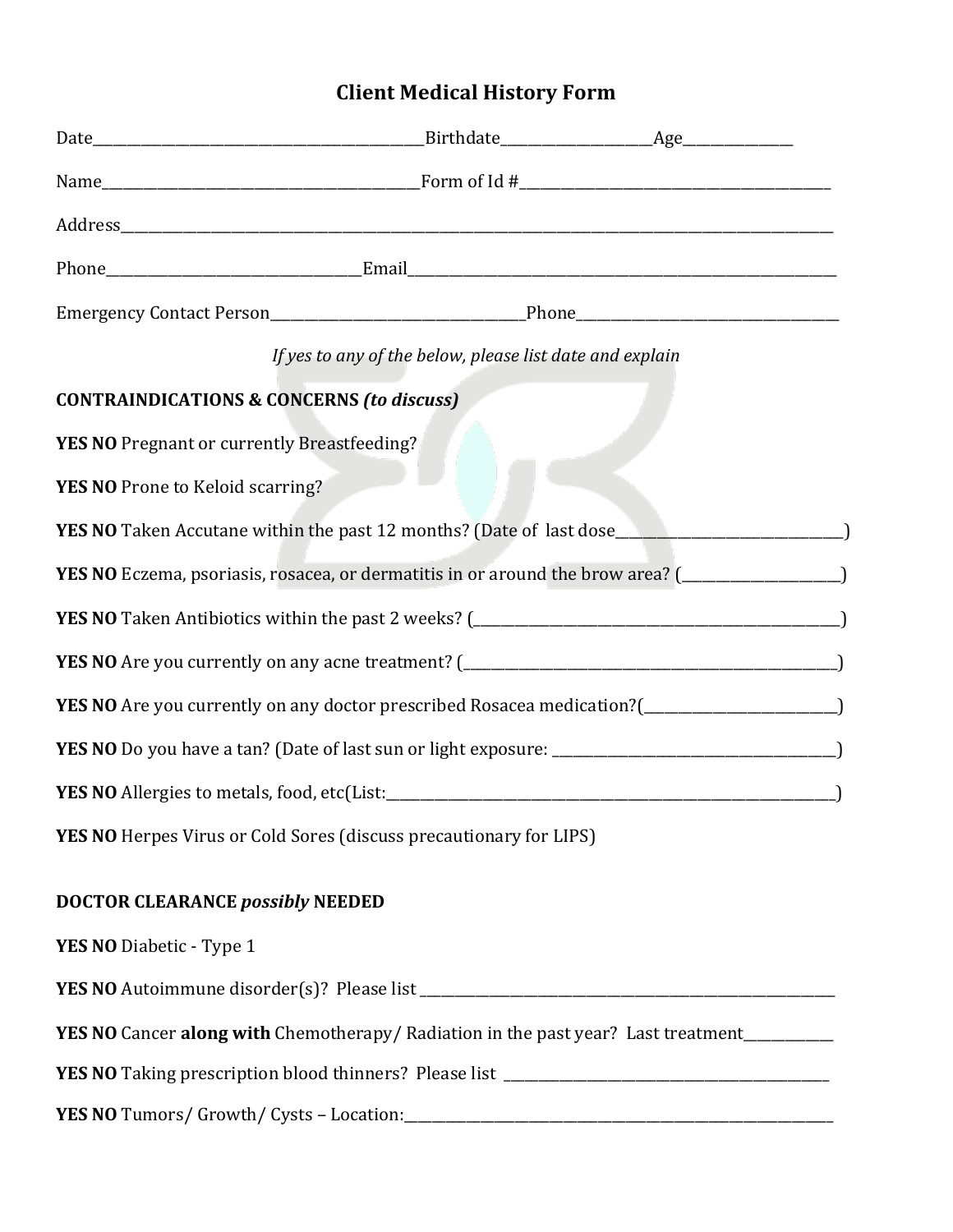| <b>Client Medical History Form (Cont'd -2)</b> |  |
|------------------------------------------------|--|
|                                                |  |

| <b>CAN AFFECT HEALING (increased risk of infection)</b>                                         |
|-------------------------------------------------------------------------------------------------|
| YES NO History of MRSA, Hepatitis, Alcoholism                                                   |
| YES NO Diabetes (Type 1 or Type 2) Medication or Diet Controlled? __                            |
| <b>CAN AFFECT SHAPE &amp; COLOR DESIRED (for discussion)</b>                                    |
| YES NO Do you have moles/raised areas in or around the brow area?                               |
| <b>YES NO</b> Brow Tinting (Circle - Regularly or Occasional & Last Date:                       |
| YES NO Have you had a forehead, brow, or face lift? OR Are you planning to in the next 4 years? |
| YES NO Botox within last 2 weeks? Next visit scheduled?                                         |
|                                                                                                 |
| <b>CAN AFFECT HEALED RESULTS (for discussion)</b>                                               |
| YES NO Do you have or have had a piercing in the brow, eye, or lip area? (circle the area)      |
| <b>YES NO</b> Scars in or around the brow, eye, or lip area? (circle the area)                  |
| YES NO Would you rate you skin Combination, Oily, or Severely Oily?                             |
| YES NO Do you have large pores?                                                                 |
| <b>YES NO</b> Consumed Alcohol in the past 3 days                                               |
| YES NO Taking blood thinners such as: Aspirin, Ibuprofen, Herbs, Fish Oil.                      |

Date **Date Name Name DOB** 

**YES NO** Easy Bleeding

**YES NO** Are you taking Thyroid medication?

YES NO Chemical Peel within past 3 months (Last Treatment\_\_\_\_\_\_\_\_\_\_\_\_\_\_\_\_\_\_)

**YES NO** Tan by booth or sunlight

**YES NO** Do you exercise frequently? If so, please refer to the After Care page for more information

**YES NO** Do you use skin care products containing Retin-A, Glycolic Acid, or Alpha Hydroxyl?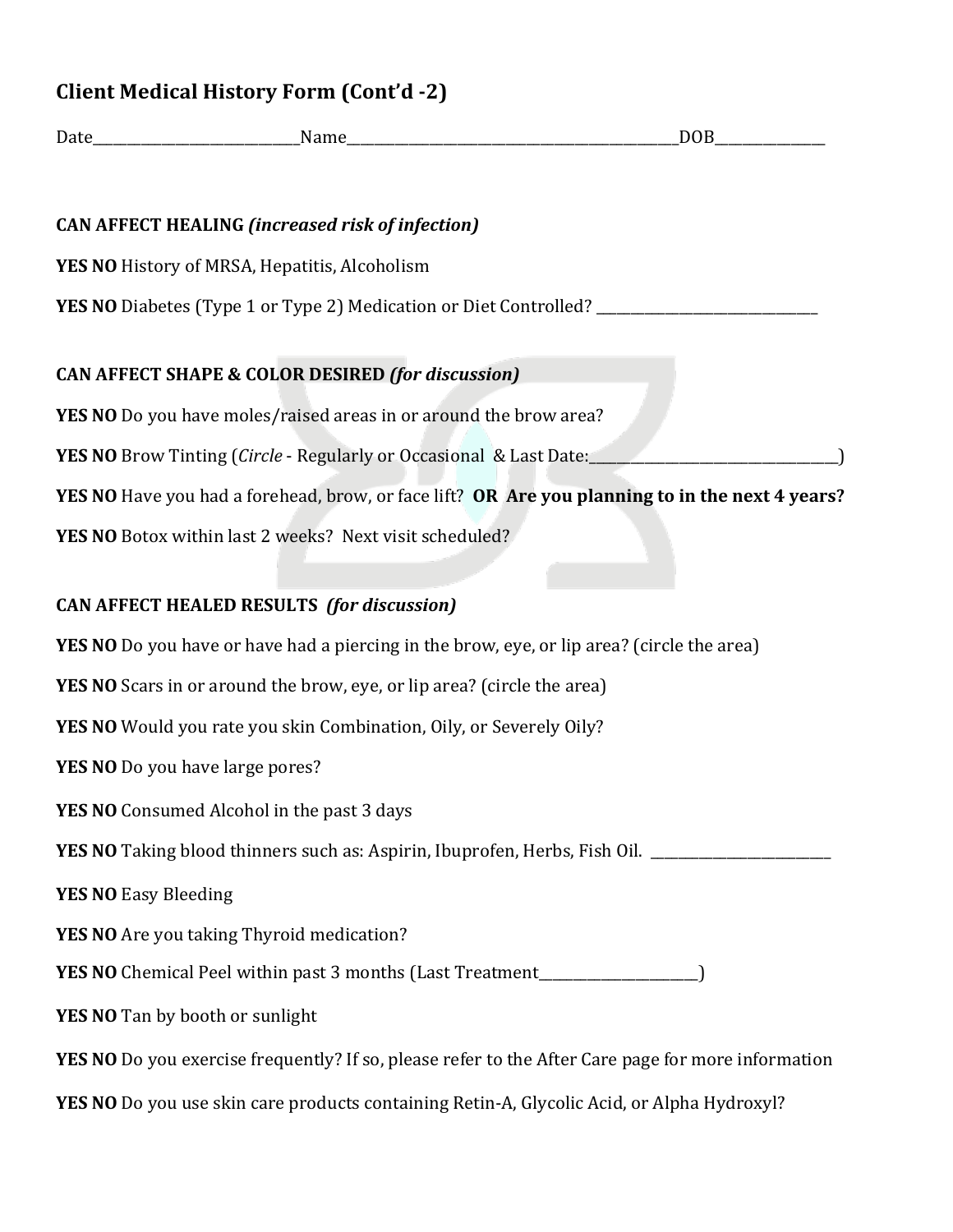## **Client Medical History Form (Cont'd -3)**

Date **Date DoB** 

#### **ANESTHETIC** *(for discussion)*

**YES NO** Abnormal Heart Condition

**YES NO** Difficulty numbing with dental work

**YES NO** Allergic reaction to any medications such as Lidocaine, Tetracaine, Epinephrine, Dermacaine, Benzyl Alcohol, Carbopol, Lecithin, Propylene Glycol, Vitamin E Acetate, etc\_\_\_

#### **DISCUSSION**

**YES NO** Take medication before dental work

**YES NO** Do you have alopecia or trichotillomania (compulsive pulling of body hair)?

**YES NO** Have you had a hair transplant for your eyebrows? (Date\_\_\_\_\_\_\_\_\_\_\_\_\_\_\_\_\_\_\_\_\_\_\_\_\_\_\_\_\_\_\_\_\_\_\_\_)

**YES NO** Any diseases or disorders not listed\_\_\_\_\_\_\_\_\_\_\_\_\_\_\_\_\_\_\_\_\_\_\_\_\_\_\_\_\_\_\_\_\_\_\_\_\_\_\_\_\_\_\_\_\_

**YES NO** Are you taking any prescribed medication now or have taken within the past month? LIST

I agree that all the above information is true and accurate to the best of my knowledge Signed\_\_\_\_\_\_\_\_\_\_\_\_\_\_\_\_\_\_\_\_\_\_\_\_\_\_\_\_\_\_\_\_\_\_\_\_\_\_\_\_\_\_\_\_\_\_\_\_\_\_\_\_\_\_\_\_\_\_\_\_\_\_\_\_\_\_\_\_\_Date\_\_\_\_\_\_\_\_\_\_\_\_\_\_\_\_\_\_\_\_\_\_\_\_ 

Driver's license number

*The state of Texas requires we request your current drivers license number or a photo ID.*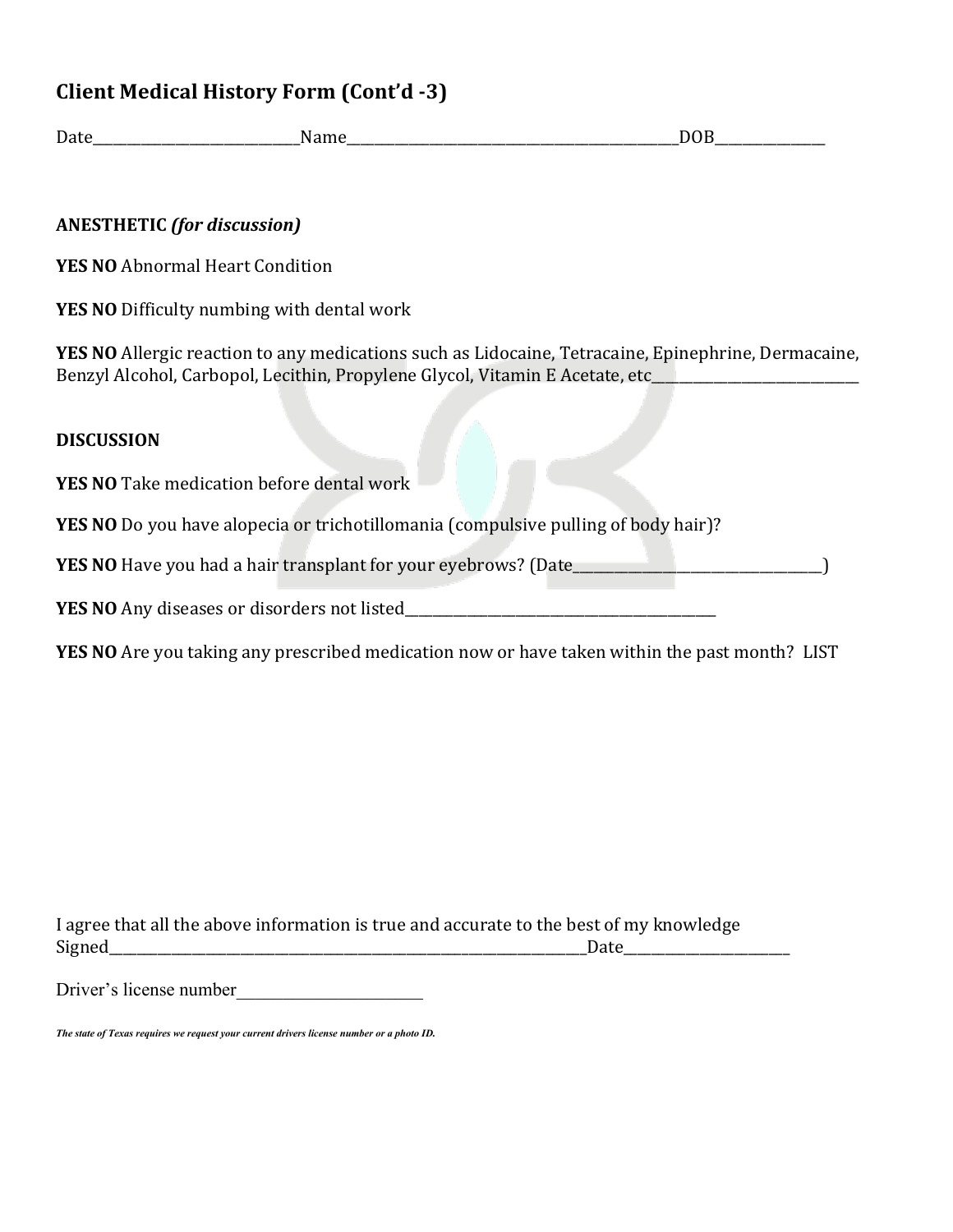## **Consent and Release Agreement**

This form is designed to give *information needed to make an informed choice* of whether or not to undergo a **Permanent makeup** application. If you have any questions, please don't hesitate to ask.

Although Permanent Make Up is effective in most cases, *no guarantee* can be made that a specific client will benefit from the procedure

This is the process of inserting pigment into the epidermis & epidermis dermis junction. It is a **form of tattooing**, it will fade over time and it is considered a permanent marking.

All instruments that enter the skin or come in contact with body fluids are disposable, and disposed of after use. *Cross contamination guidelines are strictly adhered to.* 

Generally, the results are excellent. However, a **perfect result is not a realistic expectation**. It is usual and advised to expect a Touch-Up, referred to as a Perfecting session after healing is completed.

Initially the color will appear more vibrant or darker compared to the end result. Usually within 5-7 days the color will fade some, soften and look more natural. The pigment is designed to *fade over time.* Additional *Touch-Ups are* likely *needed* within 8 months to 2 years.

### **Photography Release Consent**

We would like your permission to use these photos for advertising. For example: Portfolios, online and print ads, etc. Your consent is necessary regarding this. Please circle and indicate with your signature if you would like your photos used or not used in advertising.

| Yes, feel free to use them | No, please do not use them                            |       |      |  |
|----------------------------|-------------------------------------------------------|-------|------|--|
| Name                       | Signature                                             |       | Date |  |
| Email                      |                                                       | Phone |      |  |
|                            | Special requests, concerns or remarks for the Artist: |       |      |  |
|                            |                                                       |       |      |  |
|                            |                                                       |       |      |  |
|                            |                                                       |       |      |  |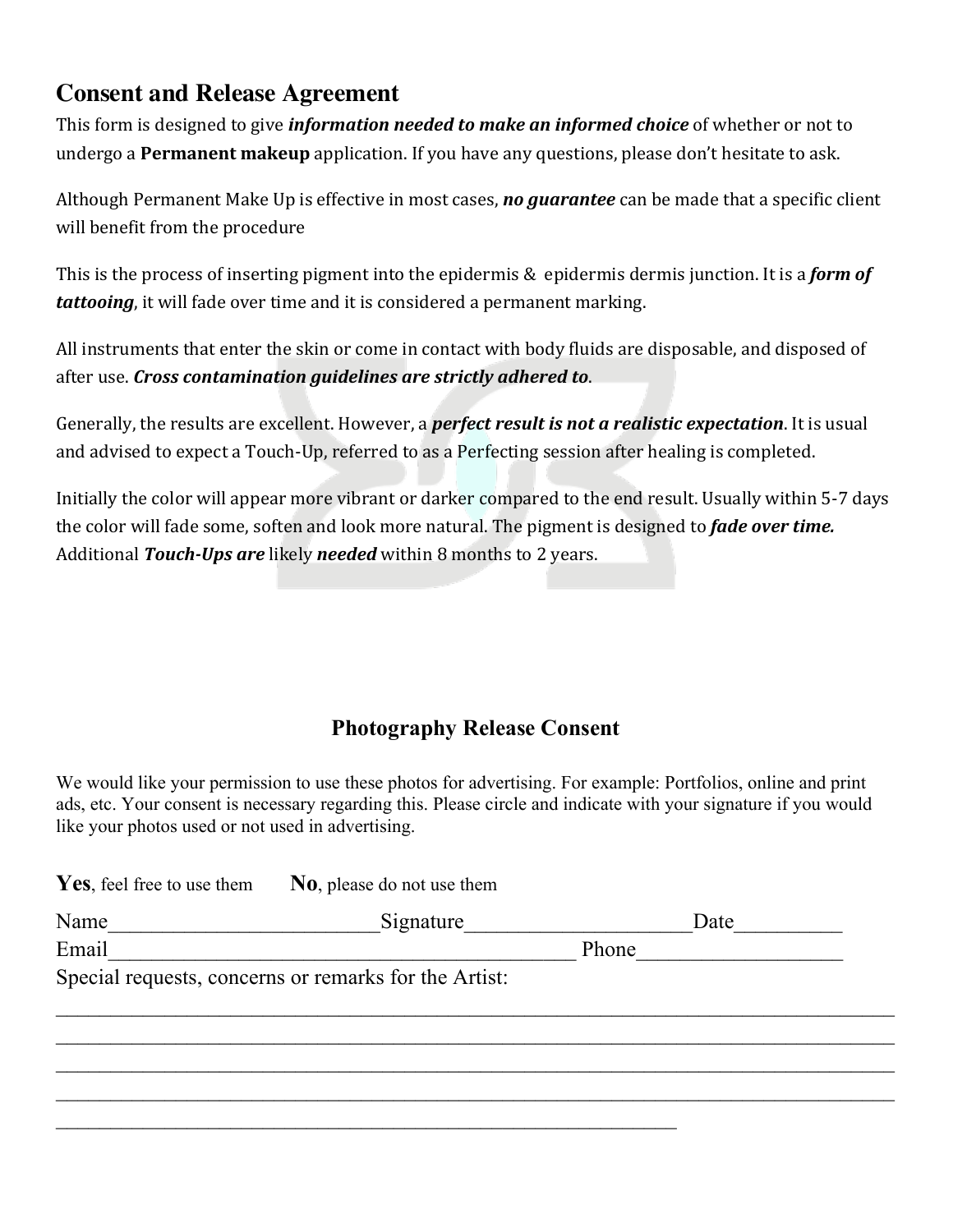## **Possible Risks, Hazards, or Complications**

- **Pain:** There can be pain even after the topical anesthetic has been used. Anesthetics work better on some people than on others.
- **Infection**: Infection is very unusual. The areas treated must be kept clean, and only freshly cleaned hands should touch the areas. See "After Care" sheet for instruction on care.
- **Uneven Pigmentation:** This can result from poor healing, infection, bleeding, or many other causes. Your follow-up appointment will likely correct any uneven appearance.
- **Asymmetry:** Every effort will be made to avoid asymmetry, but out faces our not symmetrical so adjustments may be needed during the follow-up session to correct any unevenness.
- **Excessive Swelling or Bruising**: Some people bruise or swell more than others. Ice packs may help reduce the swelling. The swelling or bruising typically disappears in 1-5 days. Some people don't bruise or swell at all.
- **Anesthetics:** Topical anesthetics are used to numb the area to be tattooed. Lidocaine, Prilocaine, Benzocaine, Tetracaine, and/or Epinephrine cream and/or liquid are used. If you are allergic to any of these, please inform me now.
- MRI: Because pigments used in Permanent Cosmetic procedures contain inert oxides, a low level magnet may be required if you need to be scanned by an MRI machine. You must inform your MRI Technician of any tattoos or permanent cosmetics.
- **Allergic Reaction:** Although an allergy is unusual, there is always a possibility of an unknown allergy to the pigments and materials used during procedure.
- **Migration:** <sup>T</sup>hough every precaution is taken to prevent migration, there is always a chance of the pigment migrating into an unwanted area.

## **The alternative to these possibilities is to use traditional cosmetics and NOT undergo the Permanent Make up procedure.**

Consent and release for procedures performed: Signed and the set of the set of the set of the set of the set of the set of the set of the set of the set of the set of the set of the set of the set of the set of the set of the set of the set of the set of the set of th